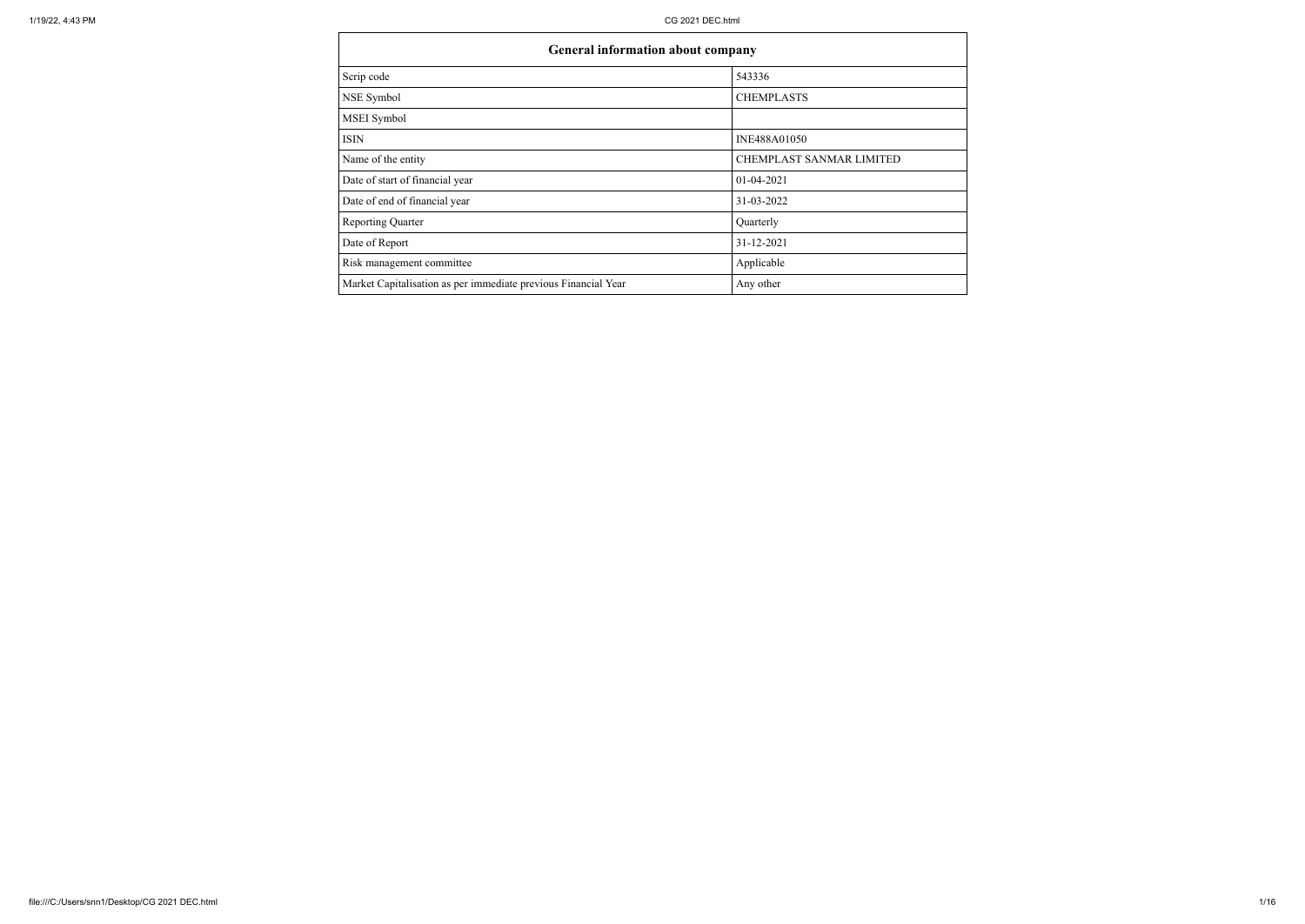|                |                                   |                                     |                     |            |                                                       |                            |                                      |                          |                                                                                                      | <b>Annexure I</b>                           |                                          |                                                           |         |                                            |                                                                                                                                                  |                                                                                                                                                                      |                                                                                                                                                                         |                                                                                                                                                                                                                                                    |                                             |
|----------------|-----------------------------------|-------------------------------------|---------------------|------------|-------------------------------------------------------|----------------------------|--------------------------------------|--------------------------|------------------------------------------------------------------------------------------------------|---------------------------------------------|------------------------------------------|-----------------------------------------------------------|---------|--------------------------------------------|--------------------------------------------------------------------------------------------------------------------------------------------------|----------------------------------------------------------------------------------------------------------------------------------------------------------------------|-------------------------------------------------------------------------------------------------------------------------------------------------------------------------|----------------------------------------------------------------------------------------------------------------------------------------------------------------------------------------------------------------------------------------------------|---------------------------------------------|
|                |                                   |                                     |                     |            |                                                       |                            |                                      |                          | Annexure I to be submitted by listed entity on quarterly basis                                       |                                             |                                          |                                                           |         |                                            |                                                                                                                                                  |                                                                                                                                                                      |                                                                                                                                                                         |                                                                                                                                                                                                                                                    |                                             |
|                |                                   |                                     |                     |            |                                                       |                            |                                      |                          | I. Composition of Board of Directors                                                                 |                                             |                                          |                                                           |         |                                            |                                                                                                                                                  |                                                                                                                                                                      |                                                                                                                                                                         |                                                                                                                                                                                                                                                    |                                             |
|                |                                   |                                     |                     |            |                                                       |                            |                                      |                          | Disclosure of notes on composition of board of directors explanatory                                 |                                             |                                          |                                                           |         |                                            |                                                                                                                                                  |                                                                                                                                                                      |                                                                                                                                                                         |                                                                                                                                                                                                                                                    |                                             |
|                |                                   |                                     |                     |            |                                                       |                            |                                      |                          |                                                                                                      |                                             |                                          | Whether the listed entity has a Regular Chairperson   Yes |         |                                            |                                                                                                                                                  |                                                                                                                                                                      |                                                                                                                                                                         |                                                                                                                                                                                                                                                    |                                             |
|                |                                   |                                     |                     |            |                                                       |                            |                                      |                          |                                                                                                      |                                             |                                          | Whether Chairperson is related to MD or CEO $\vert$ No    |         |                                            |                                                                                                                                                  |                                                                                                                                                                      |                                                                                                                                                                         |                                                                                                                                                                                                                                                    |                                             |
| <b>Sr</b>      | Title<br>(M <sub>1</sub> )<br>Ms) | Name of the Director                | PAN                 | <b>DIN</b> | Category 1<br>of directors                            | Category 2<br>of directors | Category Date<br>$3$ of<br>directors | of<br>Birth              | Whether<br>special<br>resolution<br>passed?<br>[Refer Reg.<br>$17(1A)$ of<br>Listing<br>Regulations] | Date of<br>passing<br>special<br>resolution | <b>Initial Date</b><br>of<br>appointment | Date of Re-<br>appointment eessation                      | Date of | Tenure<br>of<br>director<br>(in<br>months) | No of<br>Directorship<br>in listed<br>entities<br>including<br>this listed<br>entity (Refer<br>Regulation<br>$17A$ of<br>Listing<br>Regulations) | No of<br>Independent<br>Directorship<br>in listed<br>entities<br>including<br>this listed<br>entity<br>(Refer<br>Regulation<br>$17A(1)$ of<br>Listing<br>Regulations | Number of<br>memberships<br>in Audit/<br>Stakeholder<br>Commitee(s)<br>including this<br>listed entity<br>(Refer<br>Regulation<br>$26(1)$ of<br>Listing<br>Regulations) | No of post<br>of<br>Chairperson<br>in Audit/<br>Stakeholder<br>Committee<br>Notes for<br>held in listed<br>not<br>entities<br>providing<br>including<br>PAN<br>this listed<br>entity (Refer<br>Regulation<br>$26(1)$ of<br>Listing<br>Regulations) | Notes for<br>not<br>providing<br><b>DIN</b> |
| $1 \quad$      | Mr                                | <b>VIJAY SANKAR</b>                 | AAGPS0086E          | 00007875   | Non-<br>Executive -<br>Non<br>Independent<br>Director | Chairperson                |                                      | $26 -$<br>$12 -$<br>1972 | <b>NA</b>                                                                                            |                                             | 26-04-2021                               | 02-08-2021                                                |         |                                            |                                                                                                                                                  | 3                                                                                                                                                                    | 6                                                                                                                                                                       |                                                                                                                                                                                                                                                    |                                             |
| $\overline{2}$ | Mr                                | RAMKUMAR SHANKAR                    | AAKPR4163M 00018391 |            | Executive<br>Director                                 | Not<br>Applicable          |                                      | $23 -$<br>$03 -$<br>1967 | $\rm NA$                                                                                             |                                             | 01-02-2021                               | 01-02-2021                                                |         | 60                                         |                                                                                                                                                  | $\Omega$                                                                                                                                                             | 0                                                                                                                                                                       | $\Omega$                                                                                                                                                                                                                                           |                                             |
| 3 <sup>1</sup> | Mr                                | CHANDRAN<br><b>RATNASWAMI</b>       | AURPR5569C          | 00109215   | Non-<br>Executive -<br>Non<br>Independent<br>Director | Not<br>Applicable          |                                      | $11-$<br>$05 -$<br>1949  | NA                                                                                                   |                                             | 26-04-2021                               | 02-08-2021                                                |         |                                            |                                                                                                                                                  |                                                                                                                                                                      |                                                                                                                                                                         |                                                                                                                                                                                                                                                    |                                             |
|                | $4$ Mr                            | <b>AMARNATH</b><br>ANANTHANARAYANAN | ACSPA4119J          | 02928105   | Non-<br>Executive -<br>Non<br>Independent<br>Director | Not<br>Applicable          |                                      | $07 -$<br>$04 -$<br>1971 | $\rm NA$                                                                                             |                                             |                                          | 28-03-2019 02-08-2021                                     |         |                                            |                                                                                                                                                  | $\overline{0}$                                                                                                                                                       |                                                                                                                                                                         | $\theta$                                                                                                                                                                                                                                           |                                             |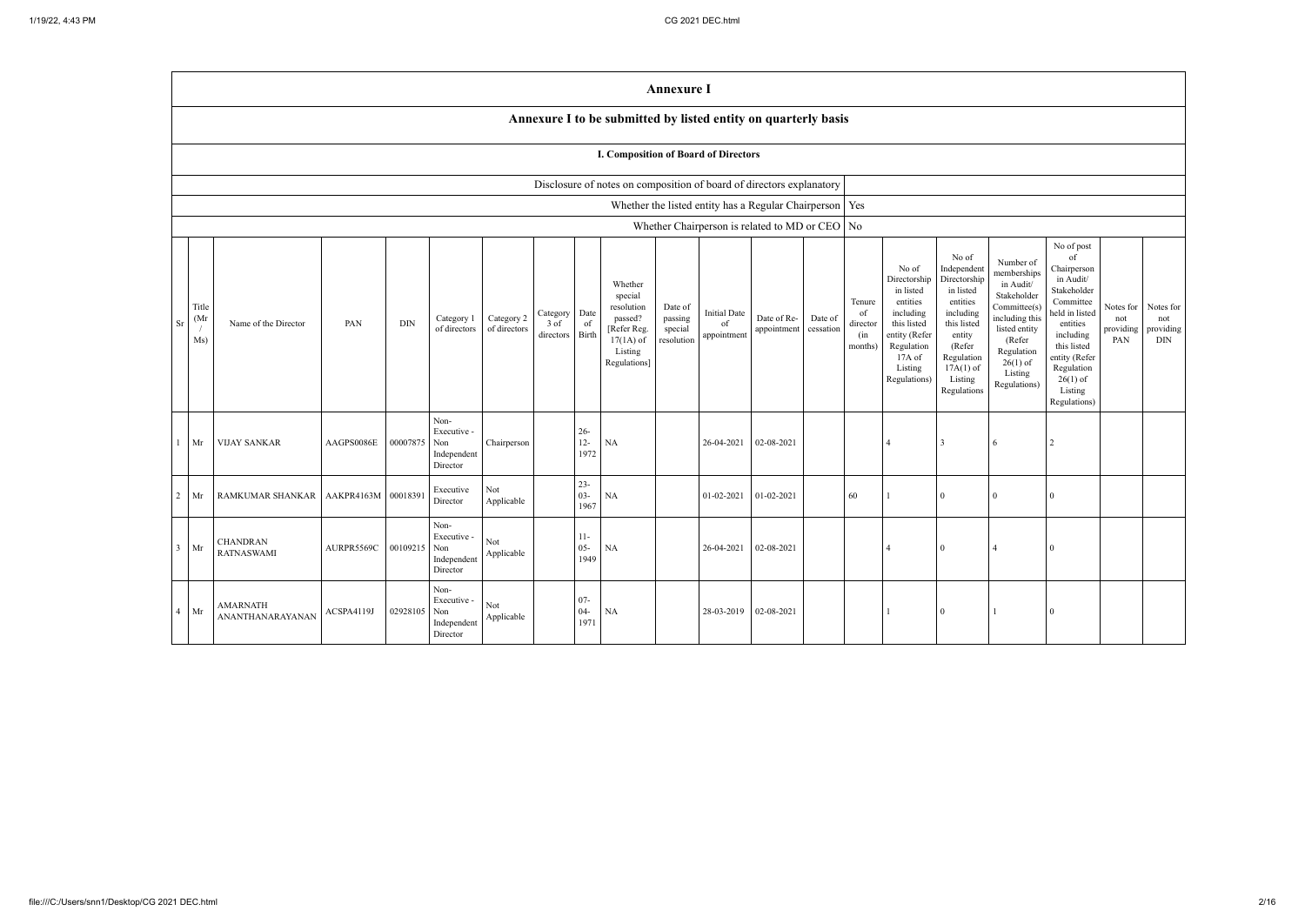|    |                     |                                                 |                     |            |                                                |                               |                                    |                          | <b>I. Composition of Board of Directors</b>                                                          |                                             |                                          |                            |                      |                                            |                                                                                                                                                  |                                                                                                                                                                      |                                                                                                                                                                          |                                                                                                                                                                                                            |                                      |                                             |
|----|---------------------|-------------------------------------------------|---------------------|------------|------------------------------------------------|-------------------------------|------------------------------------|--------------------------|------------------------------------------------------------------------------------------------------|---------------------------------------------|------------------------------------------|----------------------------|----------------------|--------------------------------------------|--------------------------------------------------------------------------------------------------------------------------------------------------|----------------------------------------------------------------------------------------------------------------------------------------------------------------------|--------------------------------------------------------------------------------------------------------------------------------------------------------------------------|------------------------------------------------------------------------------------------------------------------------------------------------------------------------------------------------------------|--------------------------------------|---------------------------------------------|
|    |                     |                                                 |                     |            |                                                |                               |                                    |                          | Disclosure of notes on composition of board of directors explanatory                                 |                                             |                                          |                            |                      |                                            |                                                                                                                                                  |                                                                                                                                                                      |                                                                                                                                                                          |                                                                                                                                                                                                            |                                      |                                             |
|    |                     |                                                 |                     |            |                                                |                               |                                    |                          | Whether the listed entity has a Regular Chairperson                                                  |                                             |                                          |                            |                      |                                            |                                                                                                                                                  |                                                                                                                                                                      |                                                                                                                                                                          |                                                                                                                                                                                                            |                                      |                                             |
| Sr | Title<br>(Mr<br>Ms) | Name of the<br>Director                         | PAN                 | <b>DIN</b> | Category 1<br>of directors                     | Category 2<br>of<br>directors | Category Date<br>3 of<br>directors | of<br>Birth              | Whether<br>special<br>resolution<br>passed?<br>[Refer Reg.<br>$17(1A)$ of<br>Listing<br>Regulations] | Date of<br>passing<br>special<br>resolution | <b>Initial Date</b><br>of<br>appointment | Date of Re-<br>appointment | Date of<br>cessation | Tenure<br>of<br>director<br>(in<br>months) | No of<br>Directorship<br>in listed<br>entities<br>including<br>this listed<br>entity (Refer<br>Regulation<br>$17A$ of<br>Listing<br>Regulations) | No of<br>Independent<br>Directorship<br>in listed<br>entities<br>including<br>this listed<br>entity<br>(Refer<br>Regulation<br>$17A(1)$ of<br>Listing<br>Regulations | Number of<br>memberships<br>in Audit/<br>Stakeholder<br>Committee(s)<br>including this<br>listed entity<br>(Refer<br>Regulation<br>$26(1)$ of<br>Listing<br>Regulations) | No of post<br>of<br>Chairperson<br>in Audit/<br>Stakeholder<br>Committee<br>held in listed<br>entities<br>including<br>this listed<br>entity (Refer<br>Regulation<br>$26(1)$ of<br>Listing<br>Regulations) | Notes for<br>not<br>providing<br>PAN | Notes for<br>not<br>providing<br><b>DIN</b> |
| 5. | Mrs                 | <b>LAKSHMI</b><br>VIJAYAKUMAR                   | AABPL6939Q 09115998 |            | Non-<br>Executive -<br>Independent<br>Director | Not<br>Applicable             |                                    | $20 -$<br>$03 -$<br>1955 | <b>NA</b>                                                                                            |                                             | 26-04-2021                               | 26-04-2021                 |                      | 60                                         |                                                                                                                                                  |                                                                                                                                                                      | $\Omega$                                                                                                                                                                 | 0                                                                                                                                                                                                          |                                      |                                             |
| 6  | Mr                  | <b>ADITYA JAIN</b>                              | AADPJ8906B          | 00835144   | Non-<br>Executive -<br>Independent<br>Director | Not<br>Applicable             |                                    | $27 -$<br>$10-$<br>1960  | <b>NA</b>                                                                                            |                                             | 26-04-2021                               | 26-04-2021                 |                      | 60                                         |                                                                                                                                                  |                                                                                                                                                                      |                                                                                                                                                                          |                                                                                                                                                                                                            |                                      |                                             |
|    | Mr                  | <b>SANJAY VIJAY</b><br><b>BHANDARKAR</b>        | AAIPB0927D          | 01260274   | Non-<br>Executive -<br>Independent<br>Director | Not<br>Applicable             |                                    | $26 -$<br>$03 -$<br>1968 | <b>NA</b>                                                                                            |                                             | 26-04-2021                               | 26-04-2021                 |                      | 60                                         | -3                                                                                                                                               | 3                                                                                                                                                                    | 6                                                                                                                                                                        |                                                                                                                                                                                                            |                                      |                                             |
| 8  | Mr                  | <b>PRASAD</b><br><b>RAGHAVA</b><br><b>MENON</b> | AECPM1352B          | 00005078   | Non-<br>Executive -<br>Independent<br>Director | Not<br>Applicable             |                                    | $23 -$<br>$01 -$<br>1946 | Yes                                                                                                  | $27-04-$<br>2021                            | 26-04-2021                               | 26-04-2021                 |                      | 60                                         | 3                                                                                                                                                | 3                                                                                                                                                                    | 2                                                                                                                                                                        | 0                                                                                                                                                                                                          |                                      |                                             |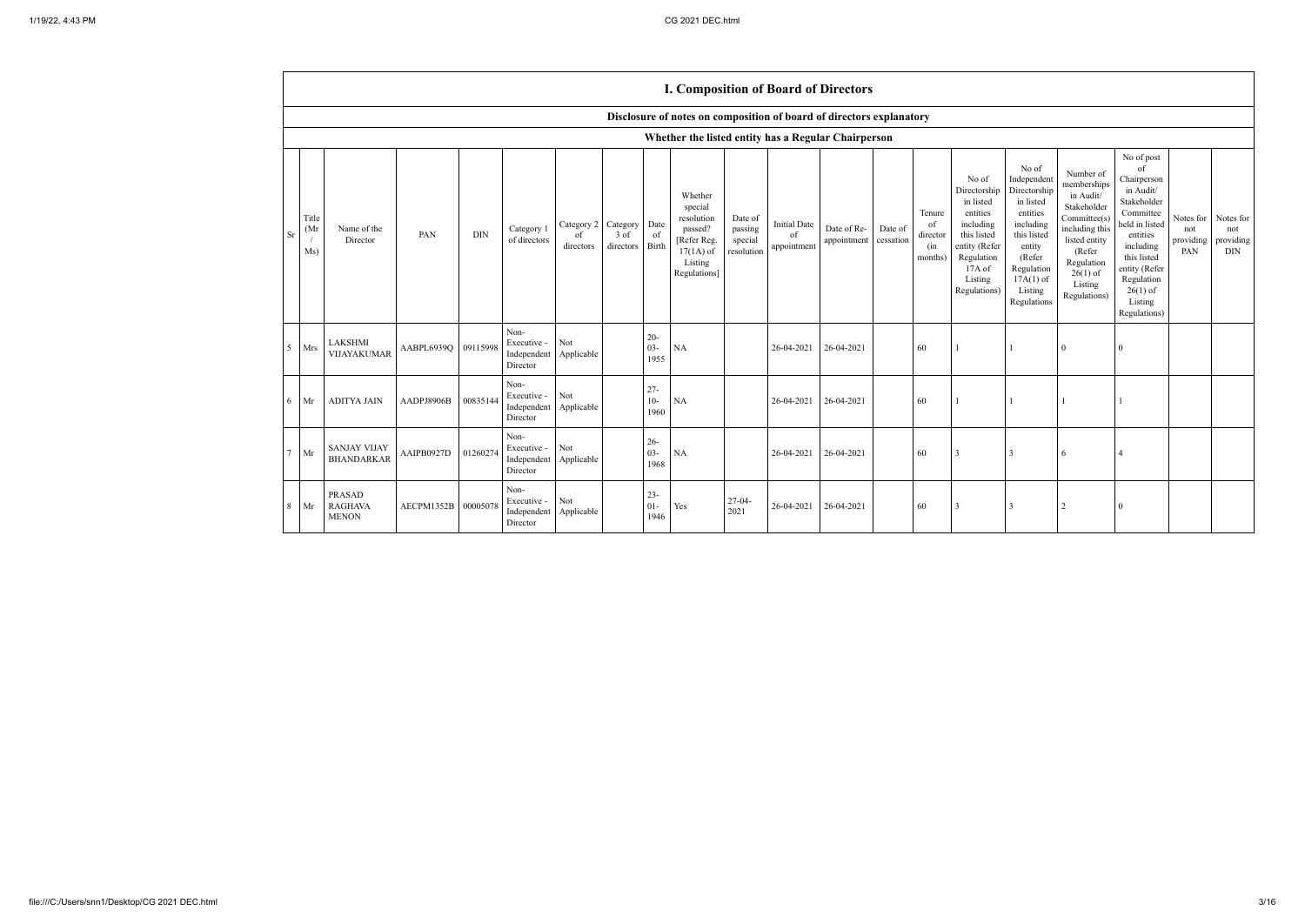|           | <b>Audit Committee Details</b> |                                          |                                                       |                            |                        |                      |         |
|-----------|--------------------------------|------------------------------------------|-------------------------------------------------------|----------------------------|------------------------|----------------------|---------|
|           |                                |                                          | Whether the Audit Committee has a Regular Chairperson |                            | <b>Yes</b>             |                      |         |
| <b>Sr</b> | <b>DIN</b><br>Number           | Name of Committee<br>members             | Category 1 of directors                               | Category 2 of<br>directors | Date of<br>Appointment | Date of<br>Cessation | Remarks |
|           | 01260274                       | <b>SANJAY VIJAY</b><br><b>BHANDARKAR</b> | Non-Executive - Independent<br>Director               | Chairperson                | 26-04-2021             |                      |         |
| 2         | 00007875                       | <b>VIJAY SANKAR</b>                      | Non-Executive - Non<br><b>Independent Director</b>    | Member                     | 26-04-2021             |                      |         |
| 3         | 00005078                       | PRASAD RAGHAVA<br><b>MENON</b>           | Non-Executive - Independent<br>Director               | Member                     | 26-04-2021             |                      |         |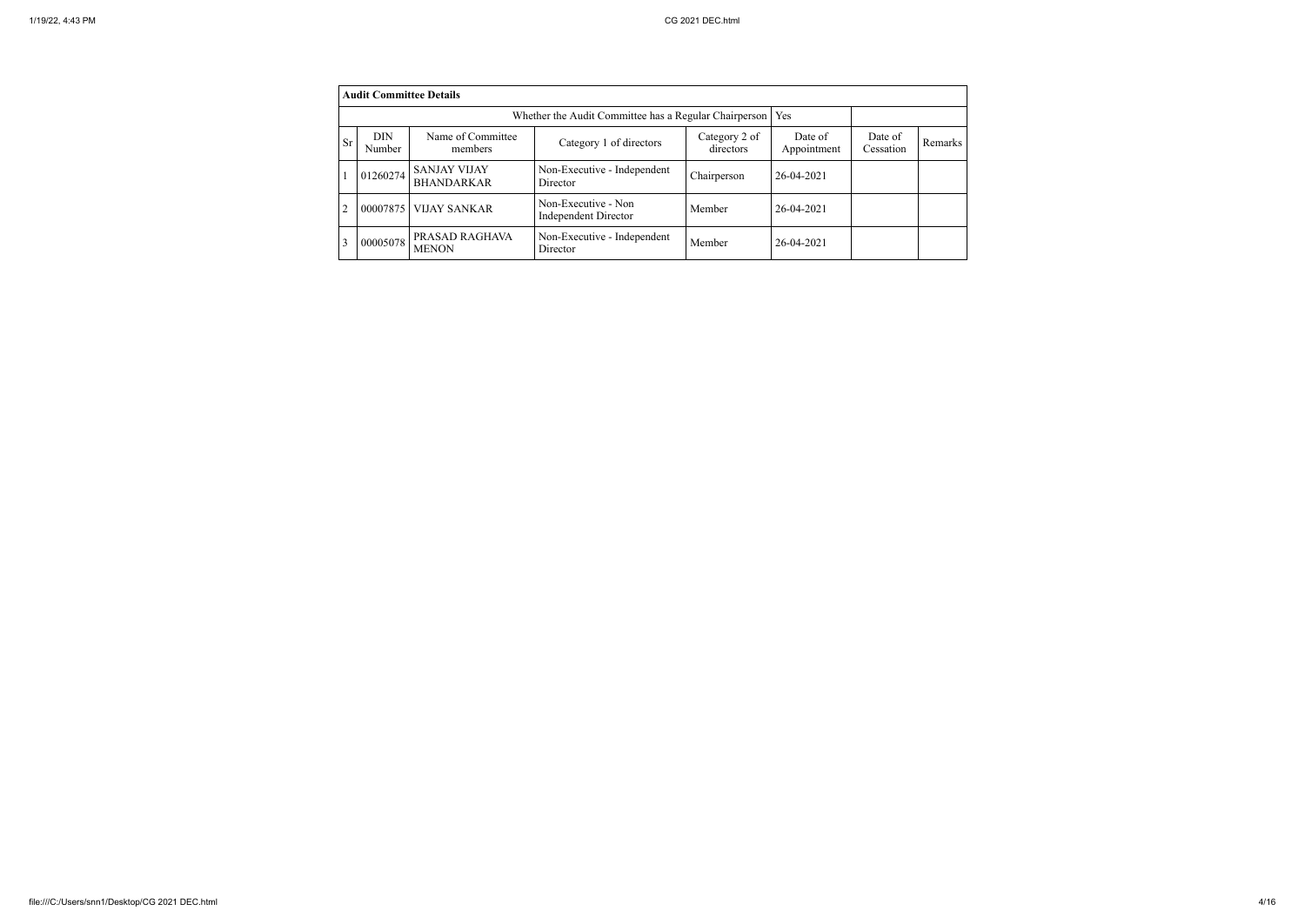|    | Nomination and remuneration committee |                                          |                                                                                   |                            |                        |                      |         |
|----|---------------------------------------|------------------------------------------|-----------------------------------------------------------------------------------|----------------------------|------------------------|----------------------|---------|
|    |                                       |                                          | Whether the Nomination and remuneration committee has a Regular Chairperson   Yes |                            |                        |                      |         |
| Sr | <b>DIN</b><br>Number                  | Name of Committee<br>members             | Category 1 of directors                                                           | Category 2 of<br>directors | Date of<br>Appointment | Date of<br>Cessation | Remarks |
|    |                                       | 00835144 ADITYA JAIN                     | Non-Executive - Independent<br>Director                                           | Chairperson                | 26-04-2021             |                      |         |
| 2  |                                       | 00007875   VIJAY SANKAR                  | Non-Executive - Non<br><b>Independent Director</b>                                | Member                     | 26-04-2021             |                      |         |
| 3  | 01260274                              | <b>SANJAY VIJAY</b><br><b>BHANDARKAR</b> | Non-Executive - Independent<br>Director                                           | Member                     | 26-04-2021             |                      |         |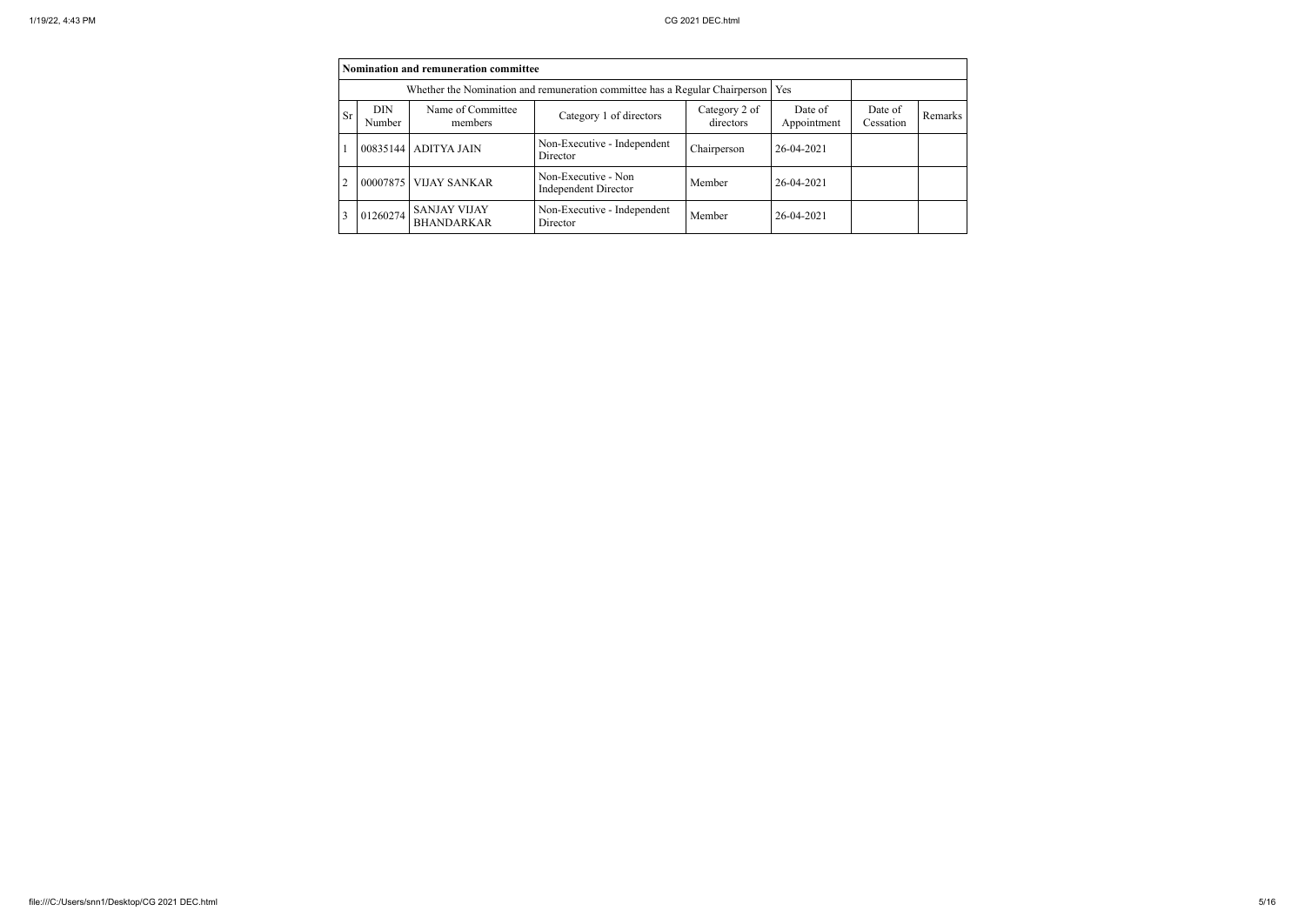|                | <b>Stakeholders Relationship Committee</b> |                                     |                                                                           |                            |                        |                      |         |
|----------------|--------------------------------------------|-------------------------------------|---------------------------------------------------------------------------|----------------------------|------------------------|----------------------|---------|
|                |                                            |                                     | Whether the Stakeholders Relationship Committee has a Regular Chairperson |                            | Yes                    |                      |         |
| Sr             | <b>DIN</b><br>Number                       | Name of Committee members           | Category 1 of directors                                                   | Category 2 of<br>directors | Date of<br>Appointment | Date of<br>Cessation | Remarks |
|                | 00835144                                   | <b>ADITYA JAIN</b>                  | Non-Executive - Independent<br>Director                                   | Chairperson                | 26-04-2021             |                      |         |
| $\overline{2}$ | 00007875                                   | <b>VIJAY SANKAR</b>                 | Non-Executive - Non<br><b>Independent Director</b>                        | Member                     | 26-04-2021             |                      |         |
| 3              | 02928105                                   | <b>AMARNATH</b><br>ANANTHANARAYANAN | Non-Executive - Non<br><b>Independent Director</b>                        | Member                     | 26-04-2021             |                      |         |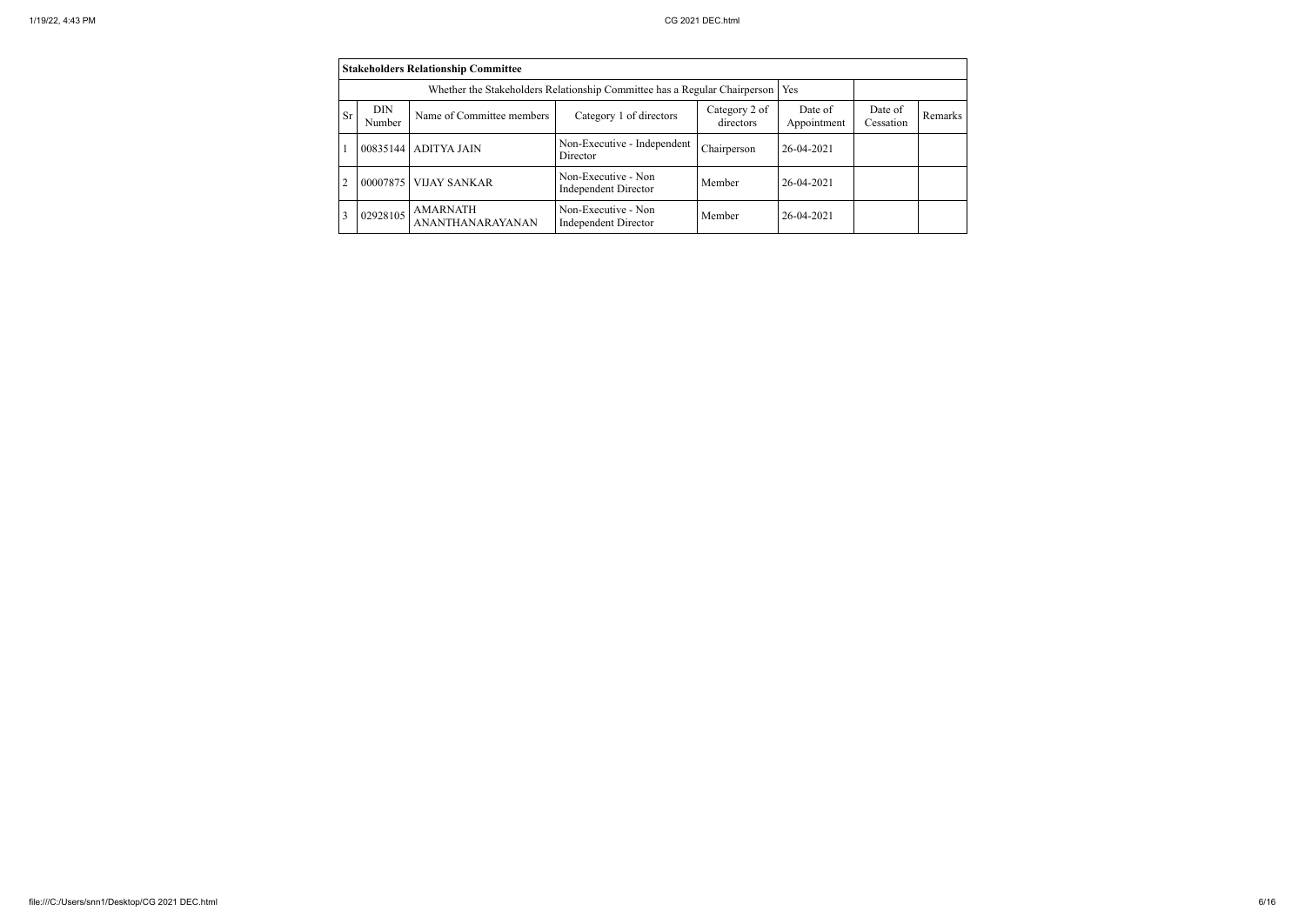|           | <b>Risk Management Committee</b> |                                          |                                                                       |                            |                        |                      |         |  |
|-----------|----------------------------------|------------------------------------------|-----------------------------------------------------------------------|----------------------------|------------------------|----------------------|---------|--|
|           |                                  |                                          | Whether the Risk Management Committee has a Regular Chairperson   Yes |                            |                        |                      |         |  |
| <b>Sr</b> | <b>DIN</b><br>Number             | Name of Committee<br>members             | Category 1 of directors                                               | Category 2 of<br>directors | Date of<br>Appointment | Date of<br>Cessation | Remarks |  |
|           |                                  | 00835144   ADITYA JAIN                   | Non-Executive - Independent<br>Director                               | Chairperson                | 16-07-2021             |                      |         |  |
| 2         | 00007875                         | <b>VIJAY SANKAR</b>                      | Non-Executive - Non<br><b>Independent Director</b>                    | Member                     | 16-07-2021             |                      |         |  |
| 3         | 02928105                         | <b>SANJAY VIJAY</b><br><b>BHANDARKAR</b> | Non-Executive - Independent<br>Director                               | Member                     | 16-07-2021             |                      |         |  |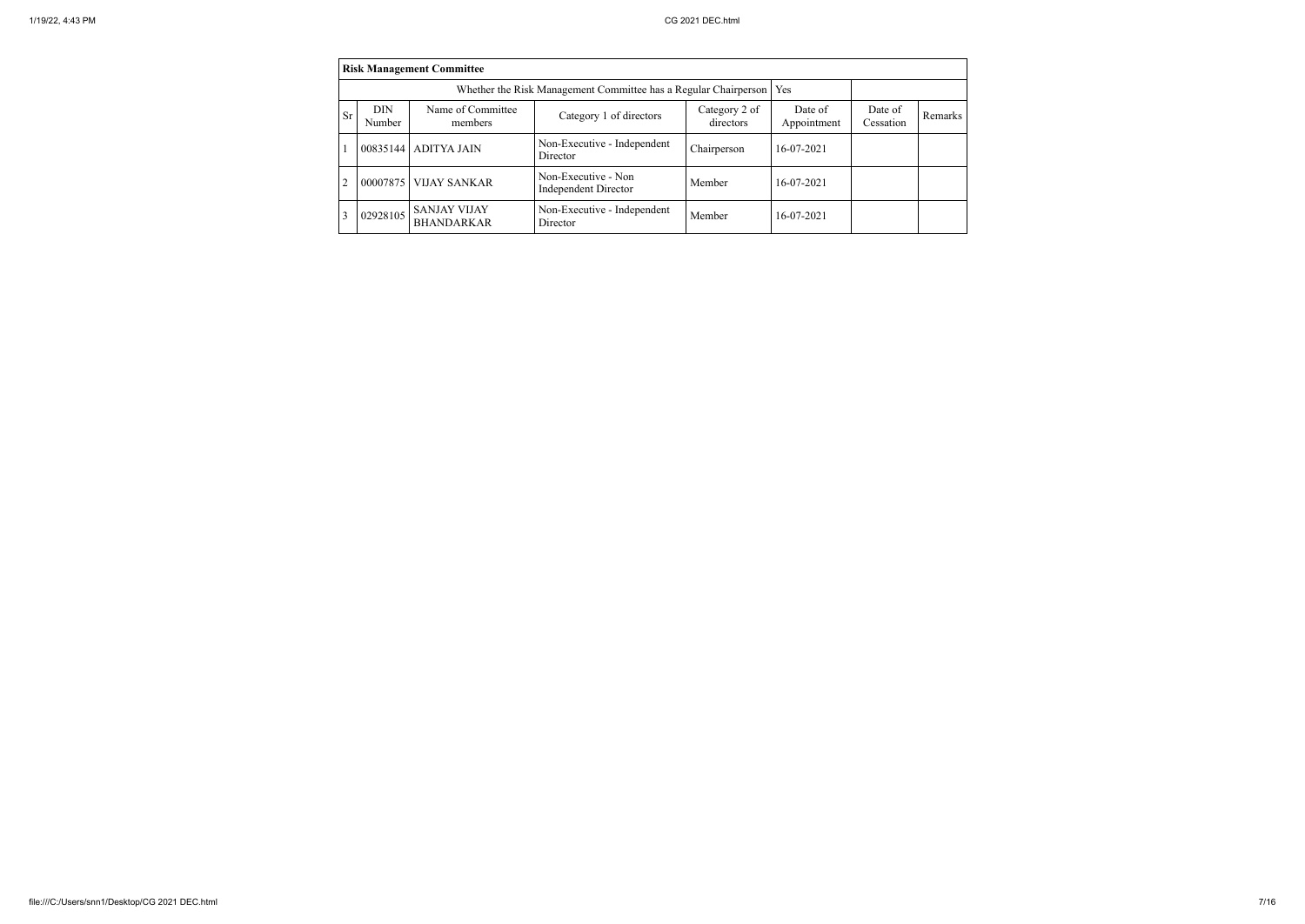|     |               | <b>Corporate Social Responsibility Committee</b>                                |                            |                            |                        |                      |                |
|-----|---------------|---------------------------------------------------------------------------------|----------------------------|----------------------------|------------------------|----------------------|----------------|
|     |               | Whether the Corporate Social Responsibility Committee has a Regular Chairperson |                            |                            |                        |                      |                |
| -Sr | DIN<br>Number | Name of Committee<br>members                                                    | Category 1 of<br>directors | Category 2 of<br>directors | Date of<br>Appointment | Date of<br>Cessation | <b>Remarks</b> |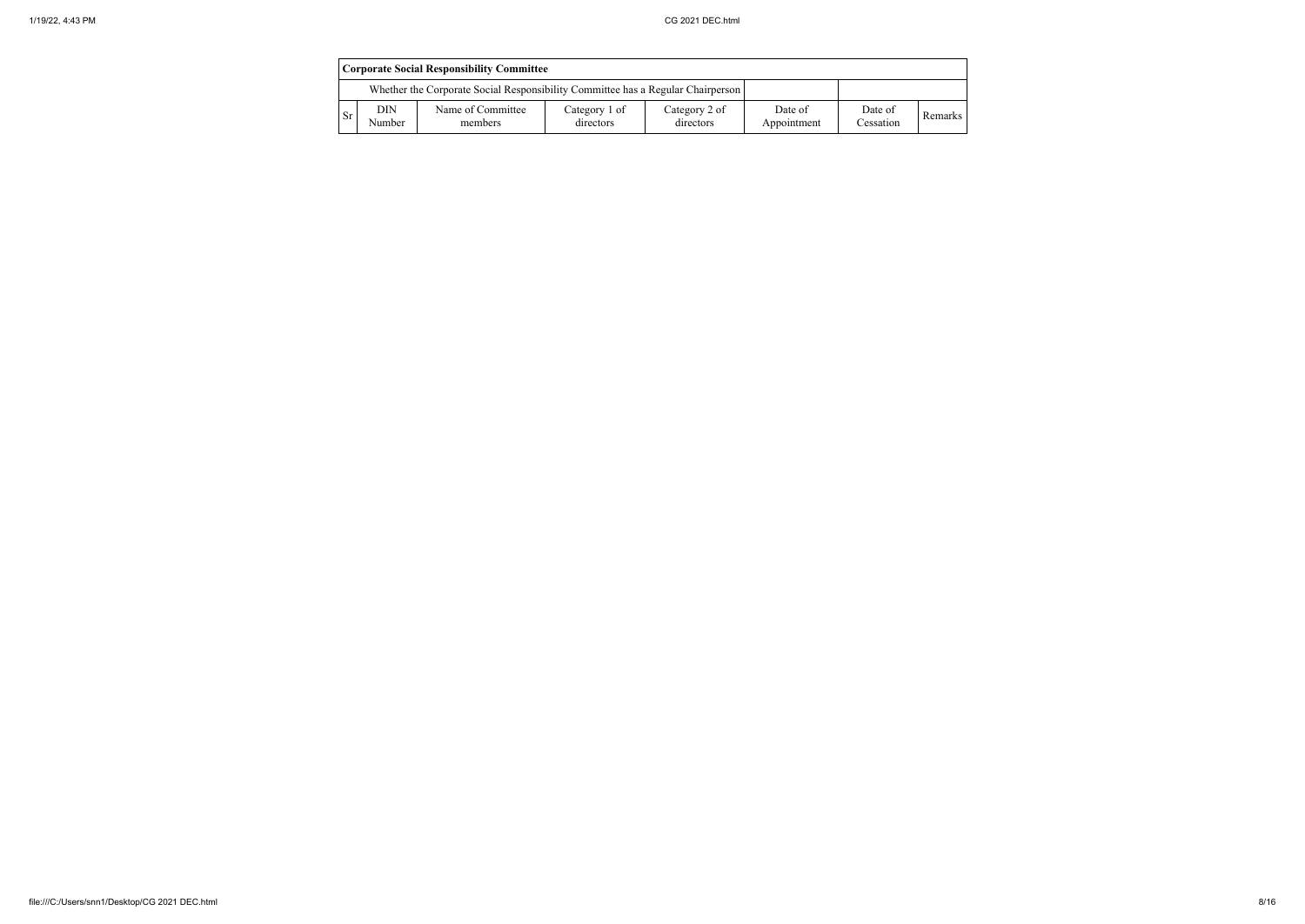| <b>Other Committee</b> |                                                                                                                                     |  |  |
|------------------------|-------------------------------------------------------------------------------------------------------------------------------------|--|--|
|                        | Sr   DIN Number   Name of Committee members   Name of other committee   Category 1 of directors   Category 2 of directors   Remarks |  |  |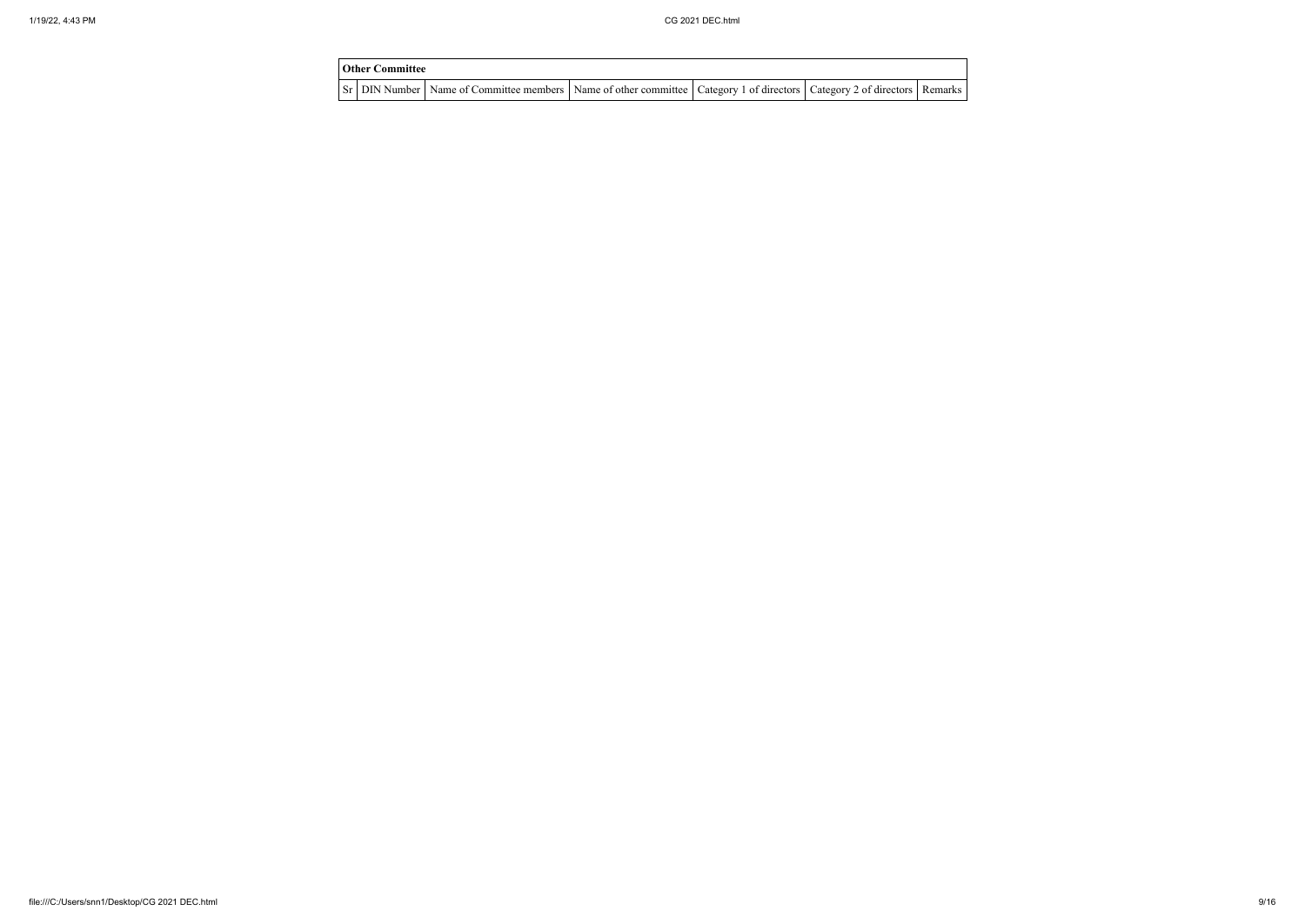|                |                                                                |                                                                     |                                                                      | <b>Annexure 1</b>                     |                                                     |                                                                                      |                                                                 |
|----------------|----------------------------------------------------------------|---------------------------------------------------------------------|----------------------------------------------------------------------|---------------------------------------|-----------------------------------------------------|--------------------------------------------------------------------------------------|-----------------------------------------------------------------|
|                | <b>Annexure 1</b>                                              |                                                                     |                                                                      |                                       |                                                     |                                                                                      |                                                                 |
|                | <b>III. Meeting of Board of Directors</b>                      |                                                                     |                                                                      |                                       |                                                     |                                                                                      |                                                                 |
|                |                                                                | Disclosure of notes on meeting of<br>board of directors explanatory |                                                                      |                                       |                                                     |                                                                                      |                                                                 |
| Sr             | $Date(s)$ of<br>meeting (if any)<br>in the previous<br>quarter | $Date(s)$ of<br>meeting (if any)<br>in the current<br>quarter       | Maximum gap<br>between any two<br>consecutive (in<br>number of days) | Notes for<br>not<br>providing<br>Date | Whether<br>requirement of<br>Quorum met<br>(Yes/No) | Number of Directors<br>present* (All directors<br>including Independent<br>Director) | No. of<br>Independent<br>Directors<br>attending the<br>meeting* |
| $\mathbf{1}$   | 16-07-2021                                                     |                                                                     |                                                                      |                                       | Yes                                                 |                                                                                      |                                                                 |
| $\overline{2}$ | 31-08-2021                                                     |                                                                     | 45                                                                   |                                       | Yes                                                 | 8                                                                                    | 4                                                               |
| 3              |                                                                | 29-10-2021                                                          | 58                                                                   |                                       | Yes                                                 | 8                                                                                    | 4                                                               |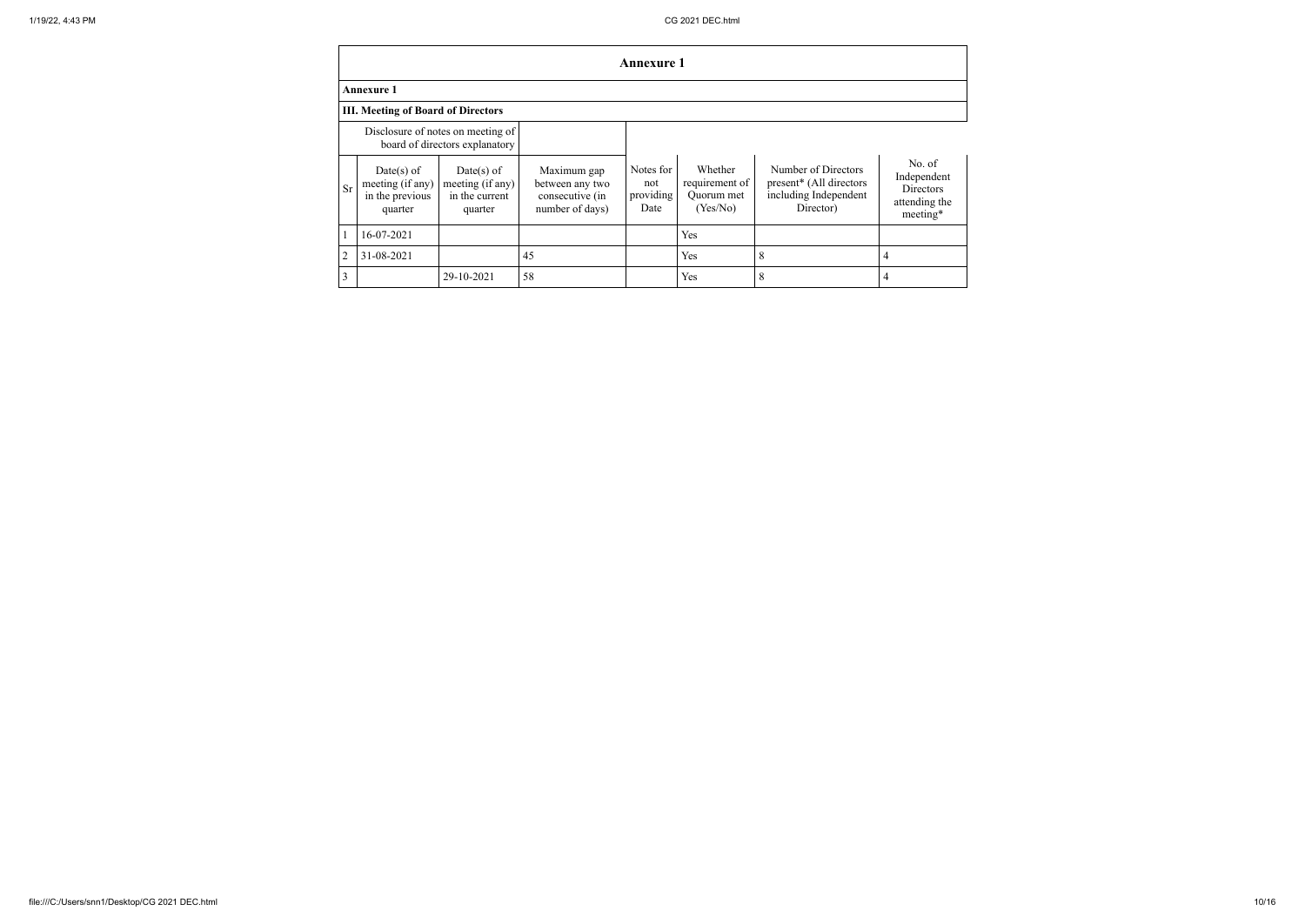|                |                                  |                                                                                                            |                                                                      | <b>Annexure 1</b>             |                                       |                                                        |                                                                                            |                                                                        |
|----------------|----------------------------------|------------------------------------------------------------------------------------------------------------|----------------------------------------------------------------------|-------------------------------|---------------------------------------|--------------------------------------------------------|--------------------------------------------------------------------------------------------|------------------------------------------------------------------------|
|                | <b>IV. Meeting of Committees</b> |                                                                                                            |                                                                      |                               |                                       |                                                        |                                                                                            |                                                                        |
|                |                                  |                                                                                                            | Disclosure of notes on meeting of committees explanatory             |                               |                                       |                                                        |                                                                                            |                                                                        |
| Sr             | Name of<br>Committee             | $Date(s)$ of meeting (Enter<br>dates of Previous quarter<br>and Current quarter in<br>chronological order) | Maximum gap<br>between any two<br>consecutive (in<br>number of days) | Name of<br>other<br>committee | Reson for<br>not<br>providing<br>date | Whether<br>requirement<br>of Quorum<br>met<br>(Yes/No) | Number of<br>Directors present*<br>(All directors<br>including<br>Independent<br>Director) | No. of<br>Independent<br><b>Directors</b><br>attending the<br>meeting* |
|                | Audit<br>Committee               | 16-07-2021                                                                                                 |                                                                      |                               |                                       | Yes                                                    |                                                                                            |                                                                        |
| $\overline{c}$ | Audit<br>Committee               | 31-08-2021                                                                                                 | 45                                                                   |                               |                                       | Yes                                                    | 3                                                                                          | 2                                                                      |
| 3              | Audit<br>Committee               | 29-10-2021                                                                                                 | 58                                                                   |                               |                                       | Yes                                                    | 3                                                                                          | 2                                                                      |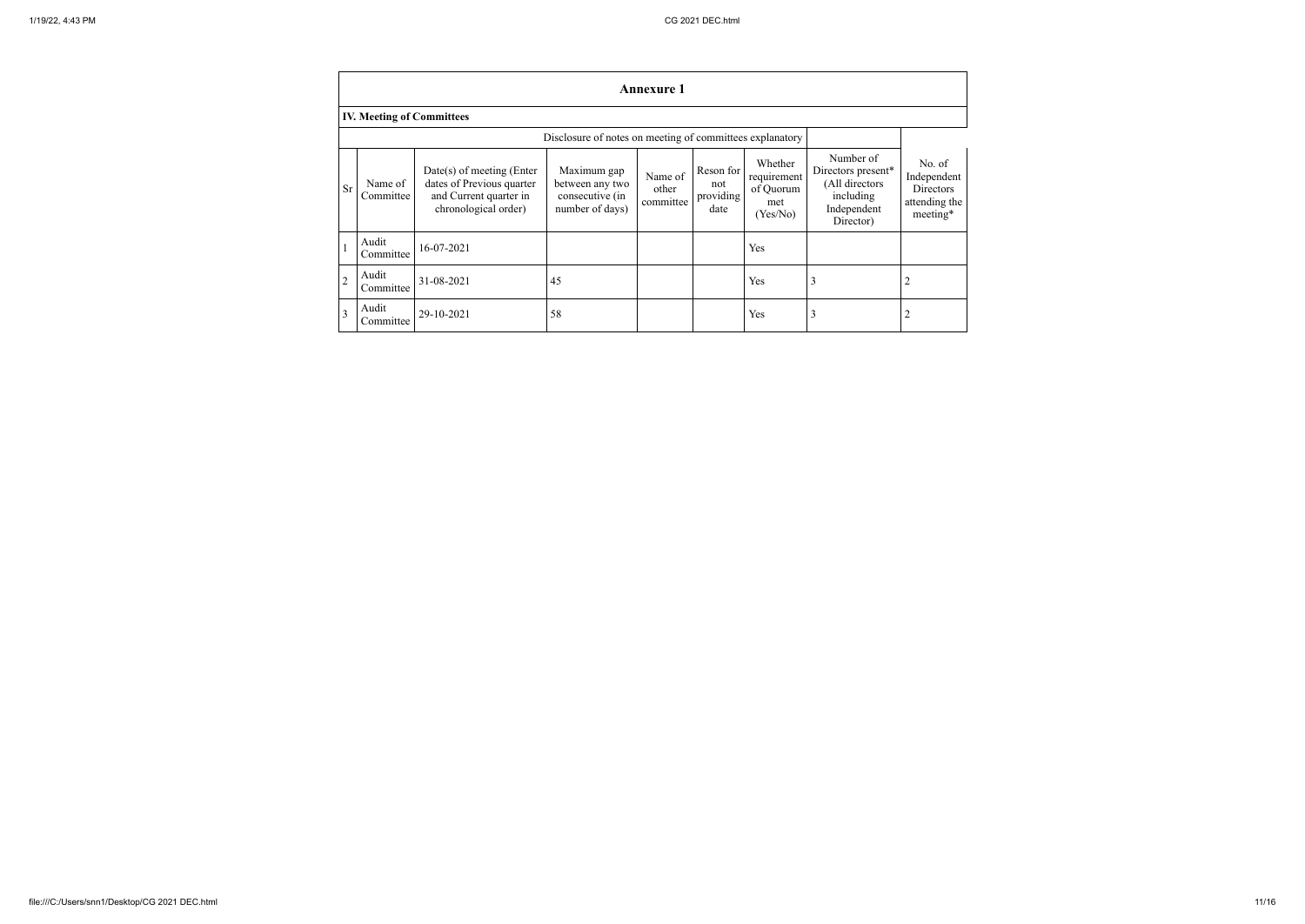|      | <b>Annexure 1</b>                                                                                         |                                  |                                                                    |  |  |  |  |  |  |
|------|-----------------------------------------------------------------------------------------------------------|----------------------------------|--------------------------------------------------------------------|--|--|--|--|--|--|
|      | <b>V. Related Party Transactions</b>                                                                      |                                  |                                                                    |  |  |  |  |  |  |
| Sr I | Subject                                                                                                   | Compliance status<br>(Yes/No/NA) | If status is "No" details of non-<br>compliance may be given here. |  |  |  |  |  |  |
|      | Whether prior approval of audit committee obtained                                                        | Yes                              |                                                                    |  |  |  |  |  |  |
|      | Whether shareholder approval obtained for material RPT                                                    | NA                               |                                                                    |  |  |  |  |  |  |
|      | Whether details of RPT entered into pursuant to omnibus approval<br>have been reviewed by Audit Committee | NA                               |                                                                    |  |  |  |  |  |  |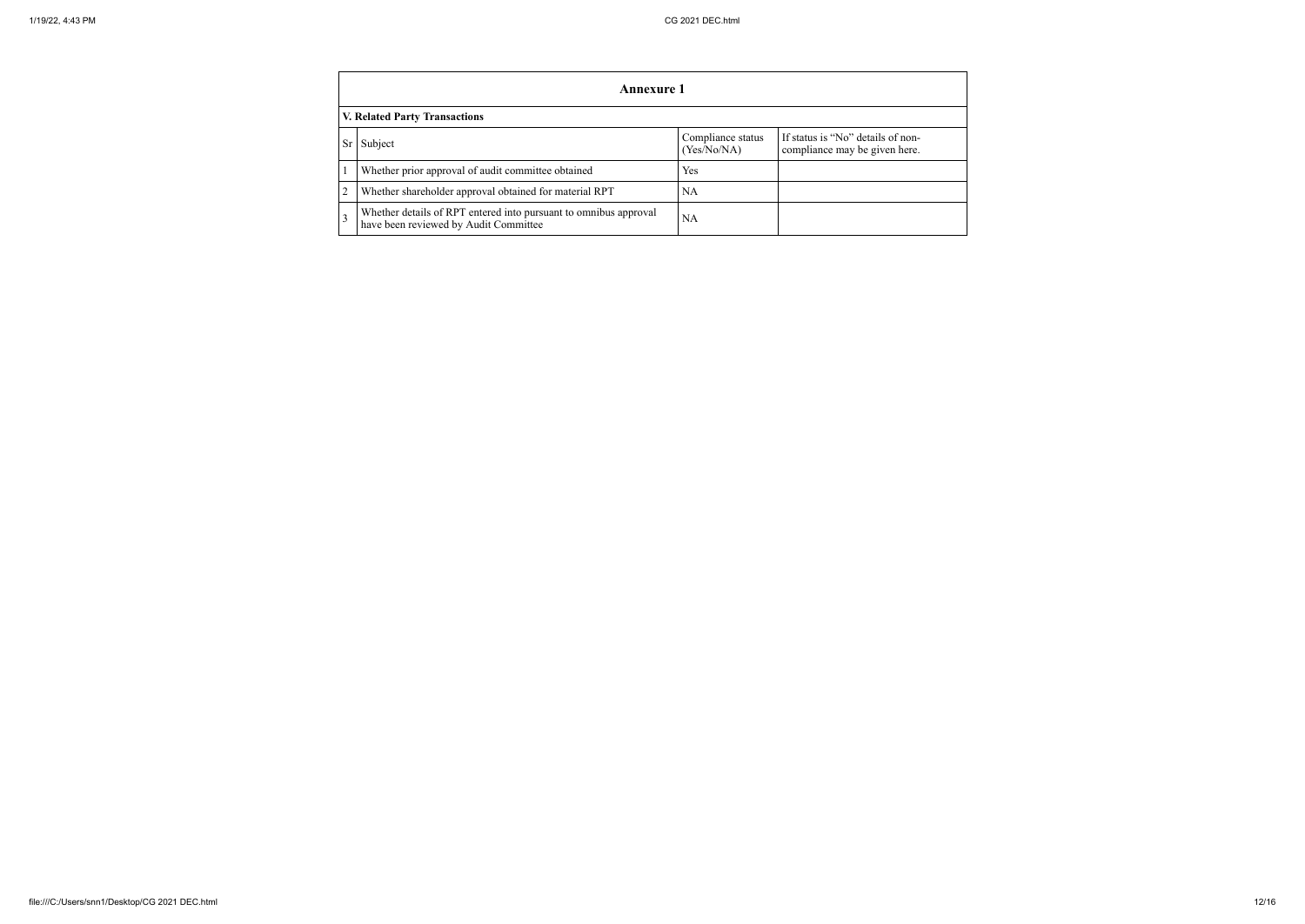| Annexure 1              |                                                                                                                                                                                                                 |                               |  |  |
|-------------------------|-----------------------------------------------------------------------------------------------------------------------------------------------------------------------------------------------------------------|-------------------------------|--|--|
| <b>VI. Affirmations</b> |                                                                                                                                                                                                                 |                               |  |  |
| Sr <sub>1</sub>         | Subject                                                                                                                                                                                                         | Compliance<br>status (Yes/No) |  |  |
|                         | The composition of Board of Directors is in terms of SEBI (Listing obligations and disclosure requirements)<br>Regulations, 2015                                                                                | Yes                           |  |  |
|                         | The composition of the following committees is in terms of SEBI(Listing obligations and disclosure requirements)<br>Regulations, 2015 a. Audit Committee                                                        | Yes                           |  |  |
| 3                       | The composition of the following committees is in terms of SEBI(Listing obligations and disclosure requirements)<br>Regulations, 2015. b. Nomination & remuneration committee                                   | Yes                           |  |  |
| 4                       | The composition of the following committees is in terms of SEBI(Listing obligations and disclosure requirements)<br>Regulations, 2015. c. Stakeholders relationship committee                                   | Yes                           |  |  |
|                         | The composition of the following committees is in terms of SEBI(Listing obligations and disclosure requirements)<br>Regulations, 2015. d. Risk management committee (applicable to the top 500 listed entities) | Yes                           |  |  |
| 6                       | The committee members have been made aware of their powers, role and responsibilities as specified in SEBI<br>(Listing obligations and disclosure requirements) Regulations, 2015.                              | Yes                           |  |  |
|                         | The meetings of the board of directors and the above committees have been conducted in the manner as specified in<br>SEBI (Listing obligations and disclosure requirements) Regulations, 2015.                  | Yes                           |  |  |
| 8                       | This report and/or the report submitted in the previous quarter has been placed before Board of Directors.                                                                                                      | Yes                           |  |  |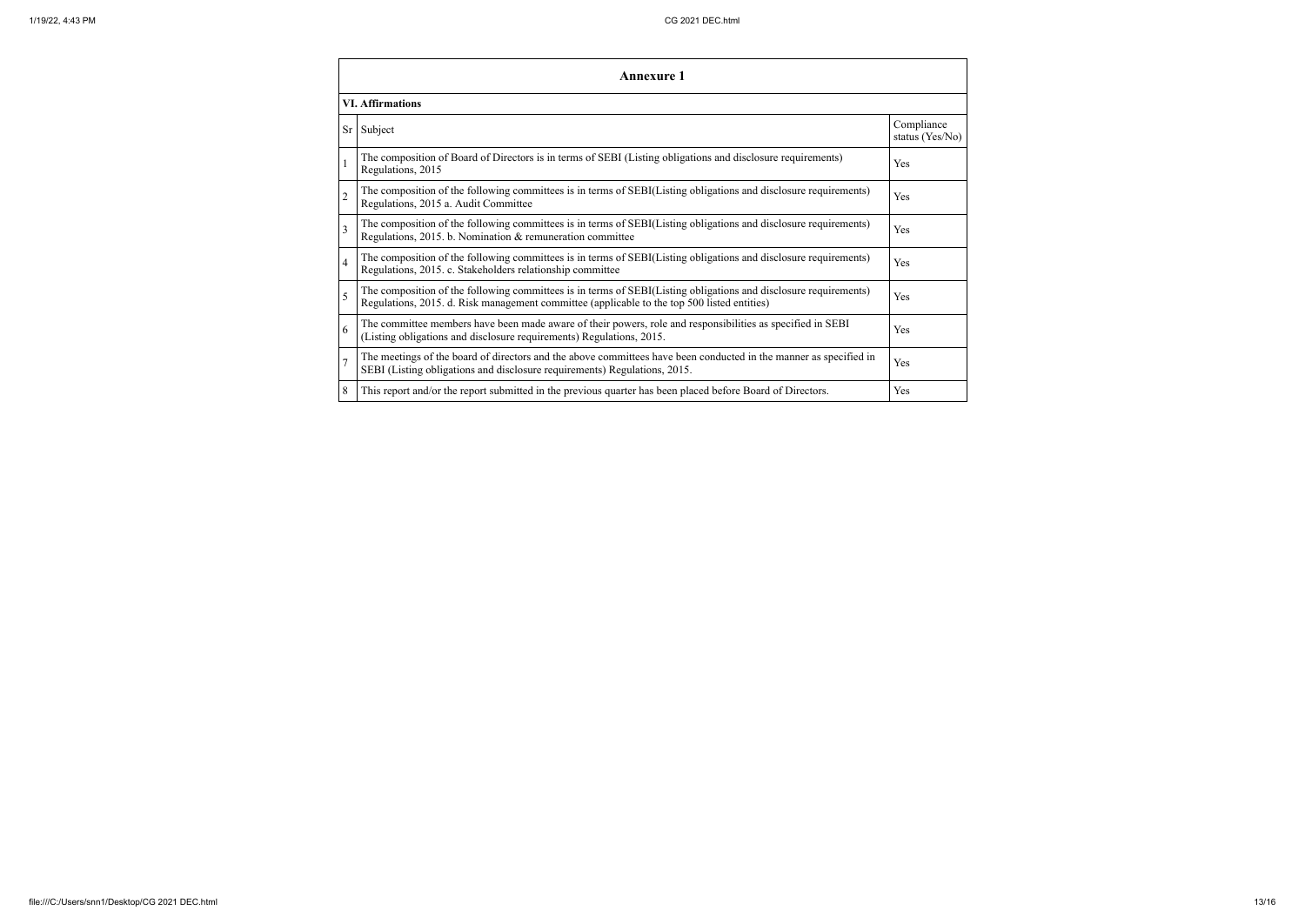|           | <b>Annexure 1</b> |                                          |  |
|-----------|-------------------|------------------------------------------|--|
| <b>Sr</b> | Subject           | Compliance status                        |  |
|           | Name of signatory | M Raman                                  |  |
|           | Designation       | Company Secretary and Compliance Officer |  |